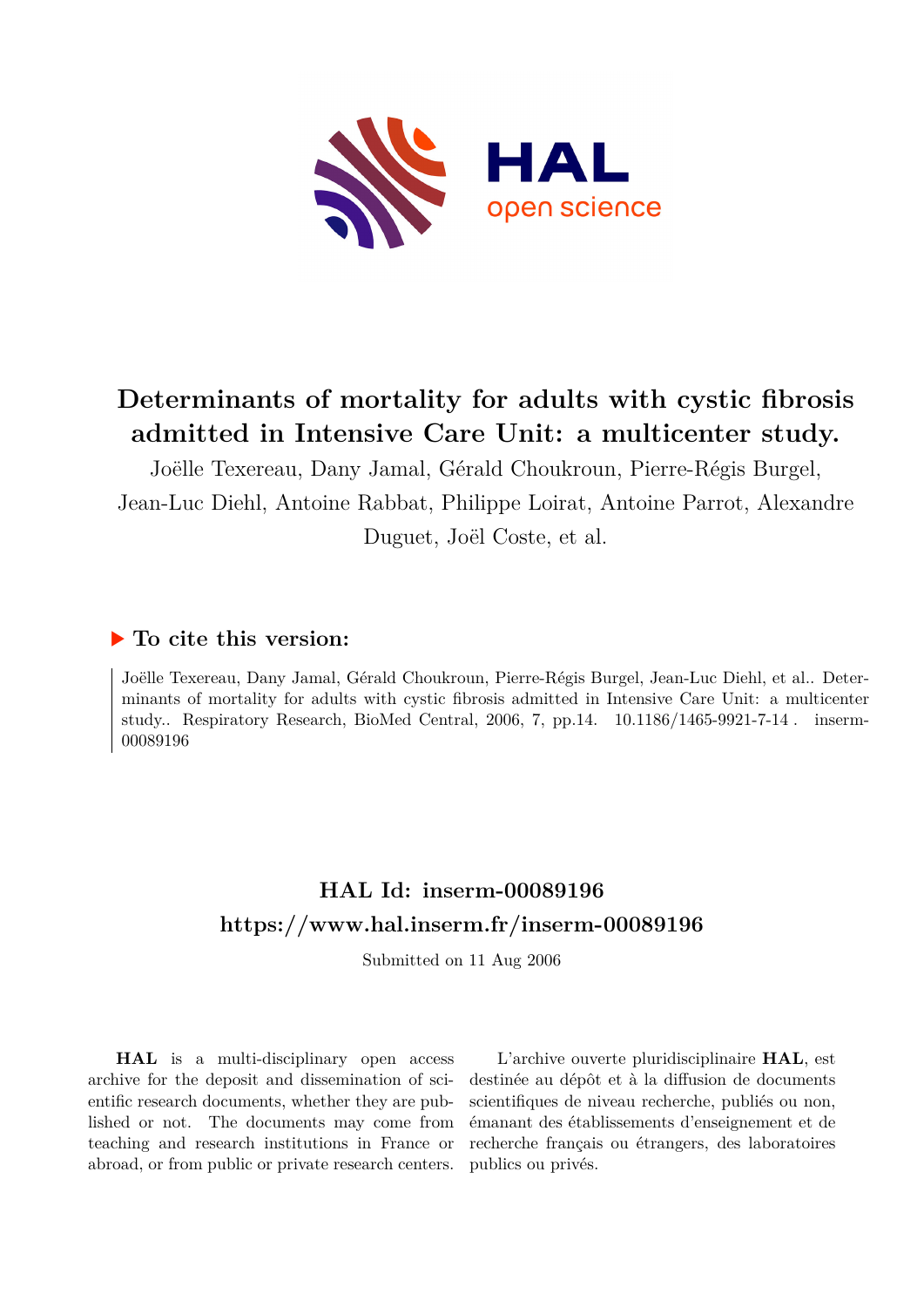# Research [Open Access](http://www.biomedcentral.com/info/about/charter/)

# **Determinants of mortality for adults with cystic fibrosis admitted in Intensive Care Unit: a multicenter study**

Joëlle Texereau<sup>1,2</sup>, Dany Jamal<sup>3</sup>, Gérald Choukroun<sup>2,3</sup>, Pierre-Régis Burgel<sup>4,5</sup>, Jean-Luc Diehl<sup>5,6</sup>, Antoine Rabbat<sup>5,7</sup>, Philippe Loirat<sup>8</sup>, Antoine Parrot<sup>9,10</sup>, Alexandre Duguet<sup>9,11</sup>, Joël Coste<sup>5,12</sup>, Daniel Dusser<sup>4,5</sup>, Dominique Hubert<sup>4,5</sup> and Jean-Paul Mira\*2,3

Address: <sup>1</sup>Service de Physiologie, AP-HP, Hôpital Cochin, 27 rue du Faubourg St Jacques, Paris, F-75014, France, <sup>2</sup>Institut Cochin, Département de Biologie Cellulaire, Paris, F-75014 France. Inserm, U567, Paris, F-75014 France. CNRS, UMR 8104, Paris, F-75014 France. Université Paris-Descartes, Faculté de Médecine René Descartes, UMR-S 8104, Paris, F-75014, France, <sup>3</sup>Service de Réanimation Médicale, AP-HP, Hôpital Cochin, 27 rue du Faubourg St Jacques, Paris, F-75014, France, 4Service de Pneumologie, AP-HP, Hôpital Cochin, 27 rue du Faubourg St Jacques, Paris, F-75014, France, <sup>5</sup>Université Paris-Descartes, Faculté de Médecine René Descartes, UMR-S 8104, Paris, F-75014, France, <sup>6</sup>Service de Réanimation Médicale, AP-HP, Hôpital européen Georges Pompidou, 20 rue Leblanc, Paris, F-75015, France, <sup>7</sup>Service de Pneumologie – Réanimation Médicale, AP-HP, Hôpital Hôtel Dieu, 1 place du Parvis Notre-Dame, Paris, F-75004, France, <sup>8</sup>Service de Réanimation Médicale, Hôpital Foch, 40 rue Worth, Suresnes, F-92150, France, <sup>9</sup>Université Paris VI, Faculté de Médecine Pierre et Marie Curie, Paris, F-75005, France, <sup>10</sup>Service de Réanimation Médicale, AP-HP, Hôpital Tenon, 4 rue de la Chine, Paris, F-75020, France, <sup>11</sup>Service de Pneumologie – Réanimation Médicale, AP-HP, Hôpital Pitié-Salpétrière, 47-83 boulevard de l'Hôpital, Paris, F-75013, France and <sup>12</sup>Service d'Informatique Médicale et de Biostatistique, AP-HP, Hôpital Cochin, 27 rue du Faubourg St Jacques, Paris, F-75014, France

Email: Joëlle Texereau - texereau@cochin.inserm.fr; Dany Jamal - texereau@cochin.inserm.fr;

Gérald Choukroun - gerald.choukroun@cch.aphp.fr; Pierre-Régis Burgel - pierre-regis.burgel@cch.aphp.fr; Jean-Luc Diehl - jean-luc.diehl@hopegp.aphp.fr; Antoine Rabbat - antoine.rabbat@hdt.aphp.fr; Philippe Loirat - ploirat@hopital-foch.org;

Antoine Parrot - antoine.parrot@tnn.aphp.fr; Alexandre Duguet - alexandre.duguet@psl.aphp.fr; Joël Coste - joel.coste@cch.aphp.fr;

Daniel Dusser - daniel.dusser@cch.aphp.fr; Dominique Hubert - dominique.hubert@cch.aphp.fr; Jean-Paul Mira\* - jean-paul.mira@cch.aphp.fr \* Corresponding author

> Received: 30 September 2005 Accepted: 26 January 2006

Published: 26 January 2006

*Respiratory Research* 2006, **7**:14 doi:10.1186/1465-9921-7-14

[This article is available from: http://respiratory-research.com/content/7/1/14](http://respiratory-research.com/content/7/1/14)

© 2006 Texereau et al; licensee BioMed Central Ltd.

This is an Open Access article distributed under the terms of the Creative Commons Attribution License [\(http://creativecommons.org/licenses/by/2.0\)](http://creativecommons.org/licenses/by/2.0), which permits unrestricted use, distribution, and reproduction in any medium, provided the original work is properly cited.

## **Abstract**

**Background:** Intensive care unit (ICU) admission of adults with cystic fibrosis (CF) is controversial because of poor outcome. This appraisal needs re-evaluation following recent changes in both CF management and ICU daily practice. Objectives were to determine long-term outcome of adults with CF admitted in ICU and to identify prognostic factors.

**Methods:** Retrospective multicenter study of 60 ICU hospitalizations for 42 adult CF patients admitted between 2000 and 2003. Reason for ICU admission, ventilatory support provided and one-year survival were recorded. Multiple logistic analysis was used to determine predictors of mortality.

**Results:** Prior to ICU admission, all patients (mean age 28.1 ± 8 yr) had a severe lung disease (mean FEV<sub>1</sub> 28 ± 12% predicted; mean PaCO<sub>2</sub> 47 ± 9 mmHg). Main reason for ICU hospitalization was pulmonary infective exacerbation (40/60). At admission, noninvasive ventilation was used in 57% of cases and was successful in 67% of patients. Endotracheal intubation was implemented in 19 episodes. Overall ICU mortality rate was 14%. One year after ICU discharge, 10 of the 28 survivors have been lung transplanted. Among recognized markers of CF disease severity, only the annual FEV<sub>1</sub> loss was associated with a poor outcome (HR =  $1.47$  [1.18–1.85], p = 0.001). SAPSII (HR =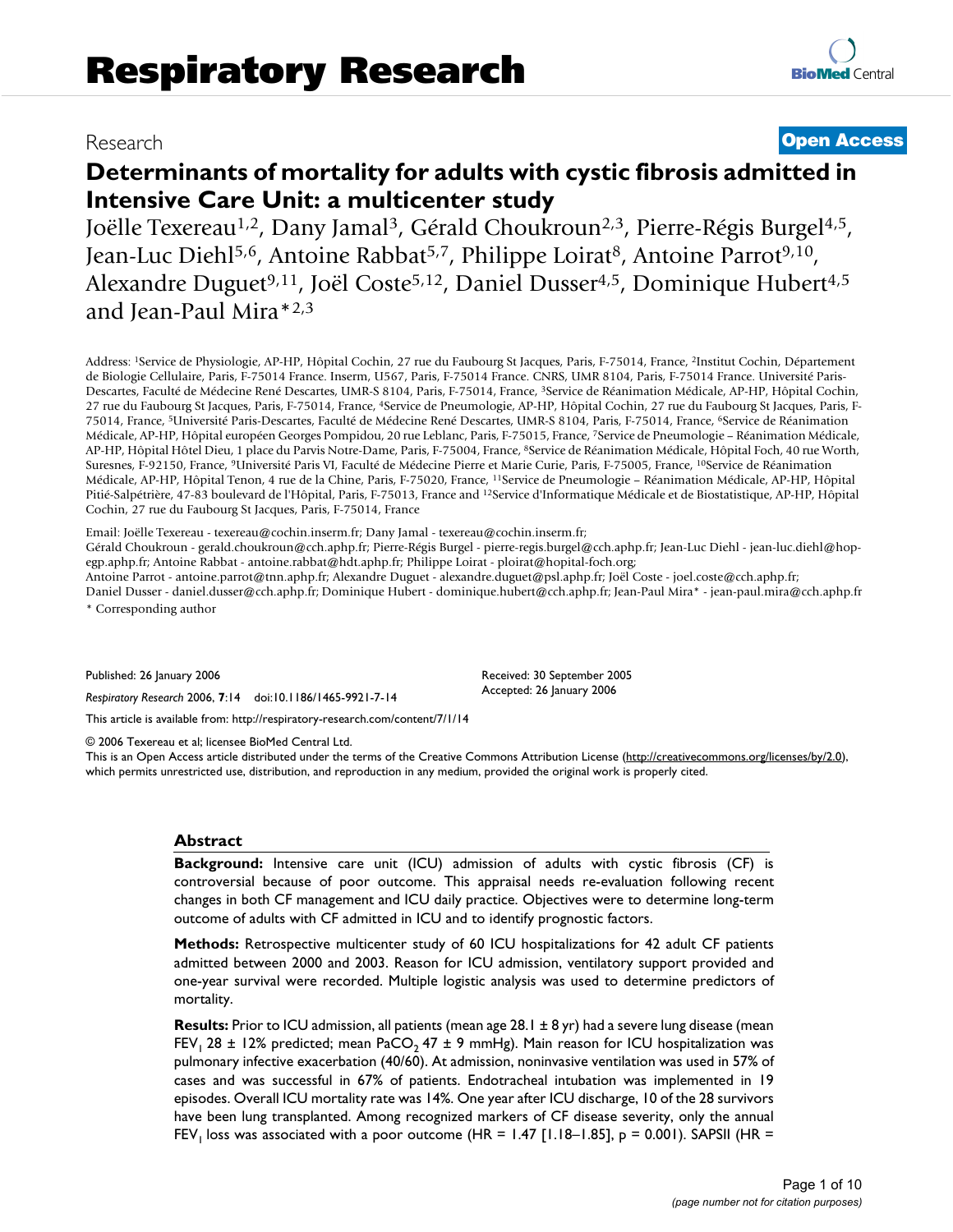1.08 [1.03–1.12], p < 0.001) and endotracheal intubation (HR = 16.60 [4.35–63.34], p < 0.001) were identified as strong independent predictors of mortality.

**Conclusion:** Despite advanced lung disease, adult patients with CF admitted in ICU have high survival rate. Endotracheal intubation is associated with a poor prognosis and should be used as the last alternative. Although efforts have to be made in selecting patients with CF likely to benefit from ICU resources, ICU admission of these patients should be considered.

# **Background**

Cystic fibrosis (CF) is a common life-shortening genetic disorder among Caucasians caused by mutations of the cystic fibrosis transmembrane conductance regulator gene (*CFTR*), leading to respiratory, pancreatic, and gastrointestinal disorders [1]. Forty years ago, CF was invariably a fatal disease of early childhood. Although the disease remains incurable, advances in CF chronic disease management (including establishment of specialized care centers, improvement in nutritional care, home ventilatory support and organ transplantation) resulted in increasing the median survival age to 35.1 years [2,3]. In 2003 almost 40% of CF patients were older than 18, corresponding to an adult population with CF of 2,200 individuals in France and 10,000 in the United States illustrating the significant changes in the demographics of CF during the last two decades [3,4]. As severity of CF pulmonary disease usually increases with age, adults are a group at higher risk for acute respiratory complications that are more likely to be life threatening and to request ICU hospitalization [2].

In the 80s, ICU admission of adult patients with CF was restricted since it was associated with a high mortality rate (69% in ICU; 81% at one year), especially when the patients required endotracheal intubation [5]. In the 90s, two studies reported an improved survival rate for this population in ICU. Sood et al. reported an ICU mortality rate of 32% and Vedam et al. showed that 55% of ICUhospitalized CF patients died in hospital [6,7]. Such differences in outcome may be related to heterogeneity of studied populations and disparities in ICU admission criteria or care. For instance, during the long time periods in which both studies took place (1991–2000 and 1988– 2003, respectively), major changes occurred in the respiratory management of exacerbations of chronic cardiopulmonary diseases, including CF. In the last decade, prognosis of acute exacerbations of chronic obstructive pulmonary disease (COPD) dramatically improved due to the increasing implementation of noninvasive ventilation (NIV) [8]. However, time required for the education and training of health careers explains that its daily practice was generalized in ICU only since 1999 [9]. Impact of NIV implementation has been poorly evaluated for CF patients hospitalized in ICU.

Characterizing the adult population recently admitted in ICU and its outcome may help to understand needs and to optimize care for this steadily growing patient group. In this retrospective multicenter study, we have analyzed reasons for ICU admission, initial ventilatory support provided and long-term survival of adult patients with CF. We also determined predictive factors of mortality, which may help to define ICU admission criteria for this population.

# **Study population and methods** *Patient selection*

Nineteen ICUs of the Paris area (a 10 million people population including approximately 200 adult CF patients) were contacted to identify adult CF patient admissions between January 2000 and June 2003 [4]. Two independent investigators performed report selection by consulting and reviewing ICU clinical databases. Only one episode was considered when patients were transferred from one to another ICU center. CF diagnosis was based on medical history, repeated sweat chloride tests and identification of *CFTR* gene mutations. CF patients who received solid organ transplant before ICU entry were not included in the study. Decisions for ICU admission involved both intensivists and CF clinicians. Patients received standardized care, i.e. antibiotics, nutritional support and chest physiotherapy, according to international guidelines for CF disease [2].

# *Data collection*

The following data were collected by reviewing patient medical charts: *CFTR* genotype, extra-pulmonary manifestations of CF and features of airway chronic bacterial colonization. The severity of respiratory functional impairment was assessed by using (i) the best baseline lung function test performed during a stable outpatient visit within the 6 months preceding ICU admission, (ii) the slope in lung function decline, calculated from all available lung function tests recorded within the 5 years preceding the entry in the study. Body mass index (BMI) was used as a marker of nutritional state. Home ventilatory support and registration on lung transplant list were recorded as indirect severity indexes.

The slope of lung function decline was calculated individually using linear regression, with a required  $R^2 > 0.40$ , a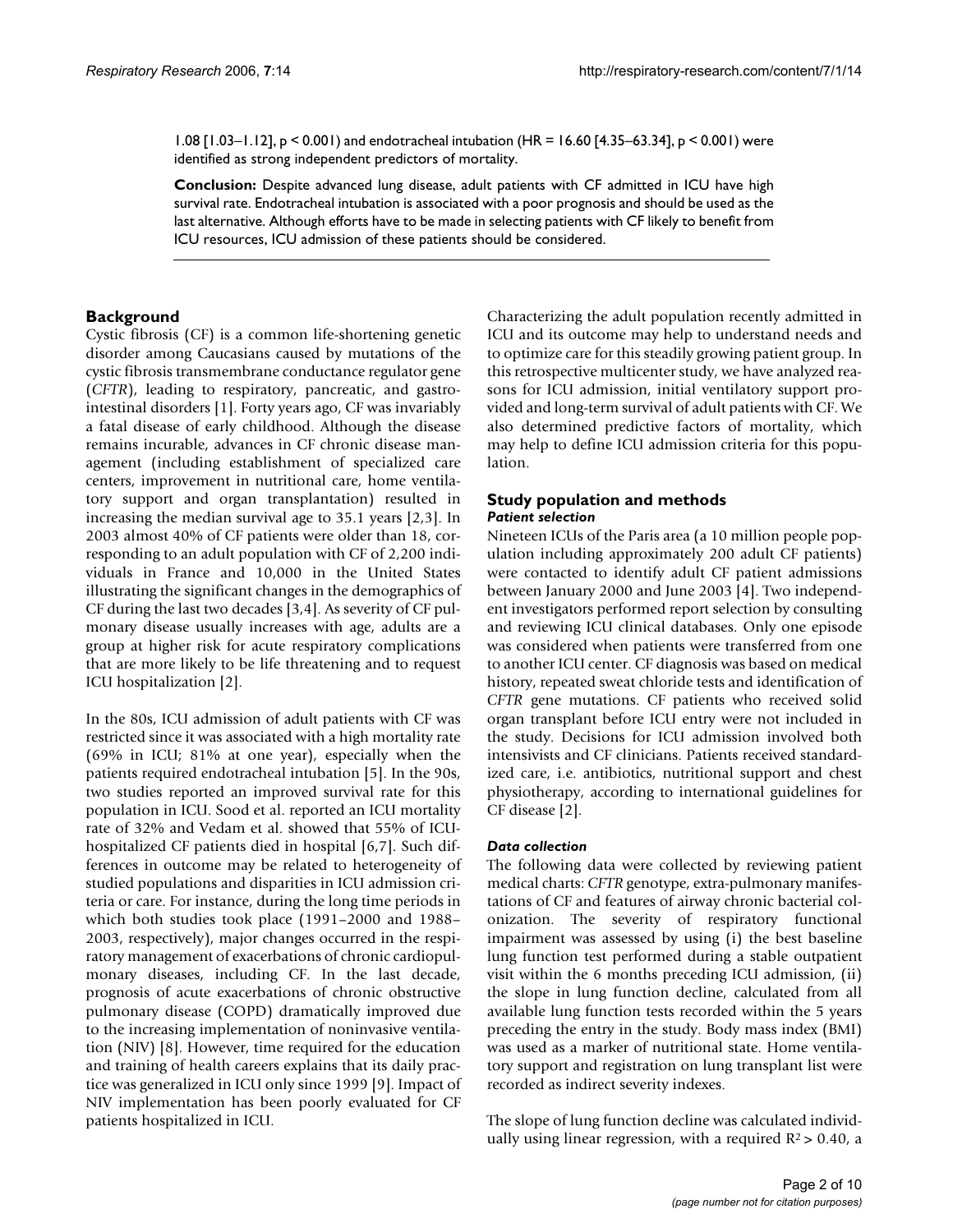| Table 1: Characteristics of the population before the first ICU |  |
|-----------------------------------------------------------------|--|
| hospitalization                                                 |  |

| Age, yr<br>Sex, M/F                      | $28.1 \pm 7.8$<br>25/17 |
|------------------------------------------|-------------------------|
| Severity of CFTR genotype, S/M/ND        | 30/4/8                  |
| <b>BMI, Kg/m<sup>2</sup></b>             | $17.8 + 2.1$            |
|                                          |                         |
| <b>Extra-pulmonary involvement</b>       |                         |
| Pancreatic insufficiency                 | 37 (88%)                |
| <b>Diabetes</b>                          | 8(19%)                  |
| Cirrhosis                                | 3(7%)                   |
|                                          |                         |
| Chronic airway colonization              |                         |
| P. aeruginosa                            | 39 (93%)                |
| B. cepacia complex                       | 2 (5%)                  |
|                                          |                         |
| Lung function in stable state            |                         |
| FEV, % predicted                         | $28 + 12$               |
| FVC, % predicted                         | $45 + 15$               |
| TLC, % predicted                         | $98 \pm 22$             |
| Room air PaO <sub>2</sub> , mmHg         | $62 + 15$               |
| Room air PaCO <sub>2</sub> , mmHg        | $47 + 9$                |
| Room air $SaO2$ , %                      | $89 + 8$                |
| Annual FEV, loss, % predicted/yr         | $4.21 \pm 2.65$         |
|                                          |                         |
| Home ventilatory support                 |                         |
| Long term oxygenotherapy alone           | 12 (29%)                |
| Noninvasive ventilation                  | 10(24%)                 |
|                                          |                         |
| <b>Patients awaiting lung transplant</b> | 9 (21%)                 |
|                                          |                         |

Values are expressed in mean ± SD or number (percentage of group). Abbreviations: ICU: intensive care unit; M: male; F: female; CFTR: cystic fibrosis transmembrane conductance regulator; S: severe; M: mild; ND: not determined; BMI: body mass index; FEV<sub>1</sub>: forced expiratory volume in one second; FVC: forced vital capacity; TLC: total lung capacity; Pa $\mathrm{O}_2$ : arterial oxygen tension; PaC $\mathrm{O}_2$ : arterial carbon dioxide tension; Sa $\mathrm{O}_2$ : arterial oxygen saturation.

minimum follow-up time of two years and a minimum of 4 points for each variable. *CFTR* genotypes were grouped into severity classes according to the probable functional consequences on CFTR protein: "mild" for patients with at least one mutation of classes IV or V; "severe" for patients with two mutations of classes I, II or III; and "not determined" for patients with only one identified mutation of class I, II or III [10].

Demographics, number of previous admissions in ICU, admission source and motive, arterial blood gases and simplified acute physiology score II (SAPSII) were recorded at ICU entry [11]. The need for, the type, the timing and the duration of ventilatory support, the length of ICU stay and patient immediate outcome were also collected.

Six-month and one-year follow-up of patients surviving to ICU hospitalization were obtained from clinicians who usually cared for the patients. In the case of multiple ICU



#### **Figure 1**

**Initial ventilatory support for the 60 ICU hospitalizations according to reason for admission**. Other causes were coma (epilepsy,  $n = 2$ , and benzodiazepin intoxication, n = 2) and follow-up after surgical treatment of pneumothorax  $(n = 2)$ .

hospitalizations within the study period, the first ICU admission was considered as the index hospitalization.

#### *Statistical methods*

All results are expressed as mean  $\pm$  SD. Comparisons of the characteristics and outcome of the patients according to ventilatory support were made using nonparametric statistical methods (Wilcoxon's and exact chi-square tests) because of the non-normal distribution of several variables and the small numbers of patients in the groups of interest.

To identify prognostic factors, analyses were based on episodes since several patients underwent re-admissions in ICU during the study period. Cox proportional hazard regression methods were used to determine the association between patient characteristics and outcome. Multilevel modeling was performed to account for the clustering effect of patients (patients having several admissions). Factors that were associated with mortality at *p* value below 0.10 in univariate analyses were considered to enter into the multivariate Cox models. Results are expressed using the hazard ratio (HR), and the 95% confidence interval (CI). STATA software (StataCorp. Stata Statistical Software. Release 7.0, Stata Corporation, College Station-TX-, 2001) was used.

# **Results**

## *Patients*

60 admissions corresponding to 42 adult patients with CF (ranging in age from 18 to 54 yr [mean: 28.1 yr]) were identified in 6 medical ICUs of University Hospitals between January 2000 and June 2003. Thirteen ICUs did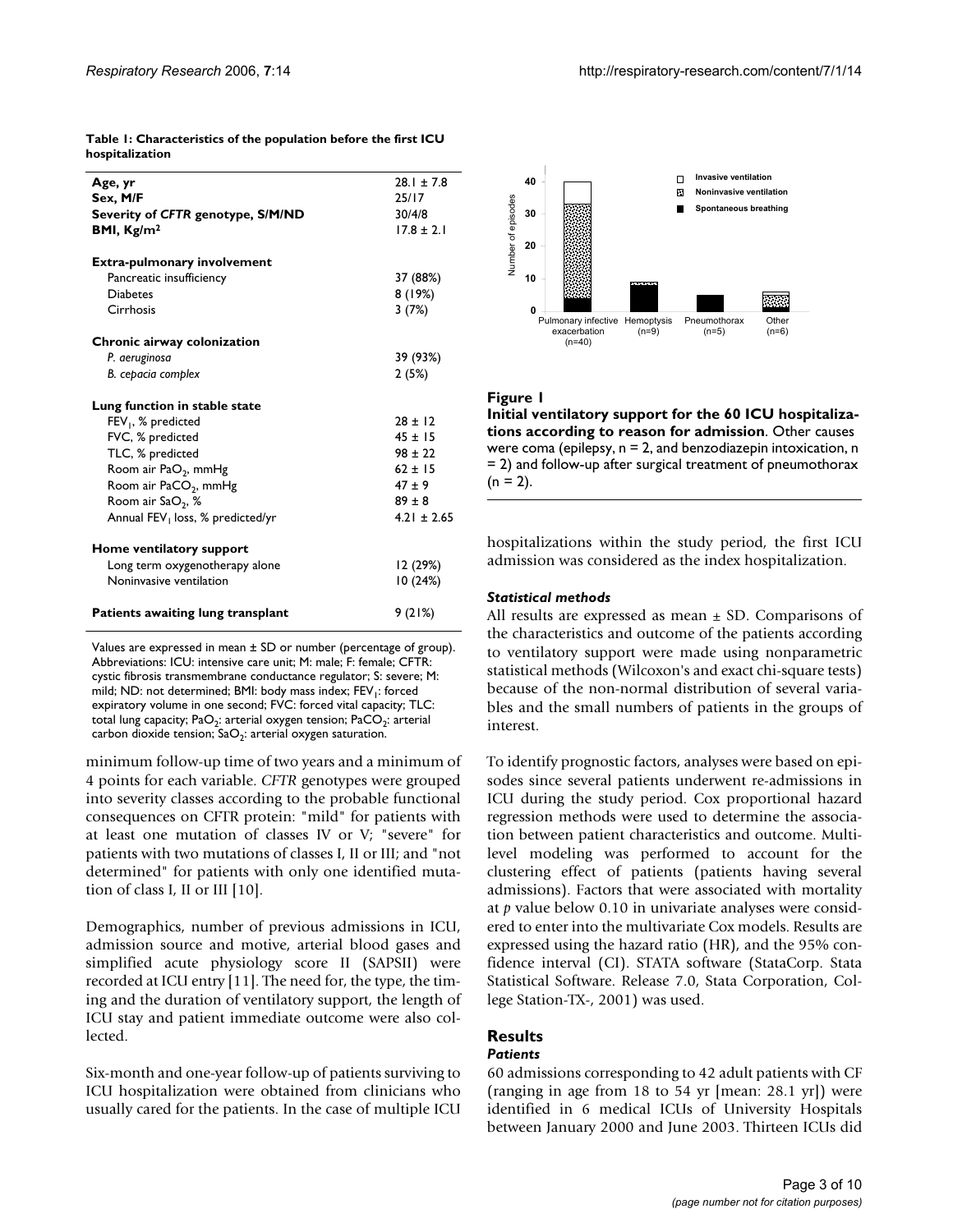|  |  |  | Table 2: Characteristics and outcome according to initial ventilatory support |
|--|--|--|-------------------------------------------------------------------------------|
|--|--|--|-------------------------------------------------------------------------------|

|                                       | IV              | <b>NIV</b>                   | SB                    |
|---------------------------------------|-----------------|------------------------------|-----------------------|
| No. of episodes                       | 8               | 34                           | 18                    |
| Age, yr                               | $29.8 \pm 9.2$  | $27.2 \pm 8.1$               | $28.9 \pm 5.9$        |
| Sex, M/F                              | 5/3             | 20/14                        | 13/5                  |
| BMI, Kg/m <sup>2</sup>                | $17.5 \pm 0.8$  | $17.3 \pm 1.8$               | $18.2 \pm 2.5$        |
| Lung function in stable state         |                 |                              |                       |
| $FEV1$ , % predicted                  | $28 \pm 13$     | $24 \pm 6$                   | $32 \pm 14^{\circ}$   |
| Room air PaO <sub>2</sub> , mmHg      | $67 \pm 22$     | $55 \pm 12$                  | $68 \pm 9$            |
| Room air PaCO <sub>2</sub> , mmHg     | $46 \pm 10$     | $50 \pm 8$                   | $44 \pm 3^{\ddagger}$ |
| Annual FEV, loss, % predicted/yr      | $3.63 \pm 3.62$ | $4.33 \pm 2.46$              | $3.76 \pm 2.46$       |
| Home NIV                              | 3(37%)          | 18(53%)                      | 2(11%)                |
| Waiting for lung transplant           | 3(37%)          | 11(32%)                      | 1(6%)                 |
| Acute episode characteristics         |                 |                              |                       |
| <b>SAPSII</b>                         | $35 \pm 28$     | $23 \pm 13$ *                | $10 \pm 4$            |
| $PaCO2$ at entry, mmHg                | $102 \pm 60$    | $70 \pm 20^+$                | $49 \pm 9$            |
| Arterial pH at entry                  | $7.22 \pm 0.18$ | $7.36 \pm 0.07$ <sup>+</sup> | $7.40 \pm 0.05$       |
| Admission for pulmonary exacerbation  | 7 (87%)         | 29 (85%)                     | 4 (22%)               |
| Length of ICU stay, days              | $9.6 \pm 10.9$  | $8.9 \pm 7.7$                | $4.1 \pm 3.2$         |
| ICU mortality, number of patients (%) | 3 (37%)         | 8(24%)                       | $0(0\%)$              |

Values are expressed in mean ± SD or number (percentage of group).

Symbols: \*: p = 0.067 and †: p < 0.01 for comparison between IV and NIV; ‡: p = 0.005 for comparison between spontaneous breathing and NIV and §: p < 0.001 for comparison between spontaneous breathing and IV or NIV.

Abbreviations: ICU: intensive care unit; NIV: noninvasive ventilation; IV: invasive ventilation; SB: spontaneous breathing; M: male; F: female; BMI: body mass index; FEV<sub>1</sub>: forced expiratory volume in one second; PaO<sub>2</sub>: arterial oxygen tension; PaCO<sub>2</sub>: arterial carbon dioxide tension; SAPSII: simplified acute physiology score II.

not admit adult patients with CF during the study period. Among the identified population, 9 patients had more than one admission (maximum five), sometimes in different ICUs. Three patients had experienced ICU care prior to the study period. Mean SAPSII was  $21 \pm 16$  and length of ICU stay was  $7.6 \pm 7.4$  days.

Characteristics of the 42 patients with CF in stable state at the last evaluation before their first ICU admission are shown in Table 1. This population stood out by the severity of the pulmonary disease, characterized by severe bronchial obstruction (FEV<sub>1</sub>: 28  $\pm$  12% predicted value for height, age and sex with a mean slope of annual  $FEV<sub>1</sub>$  loss of 4.21  $\pm$  2.65% predicted/yr, calculated on 4.1  $\pm$  1.4 yr and  $12 \pm 7$  points), chronic hypoxemia and hypercapnia, low body mass index and almost constant chronic airway colonization with *P. aeruginosa* (93%). Before ICU admission, about half of the patients were receiving home ventilatory support (long-term oxygenotherapy or noninvasive ventilation) and one fifth was awaiting lung transplantation.

# *Admissions*

Three respiratory etiologies represented 90% of entry motives in ICU: pulmonary infective exacerbation ( $n = 40$ ) episodes), moderate to massive hemoptysis (n = 9 episodes) and pneumothorax  $(n = 5$  episodes). Six episodes of hemoptysis required embolization of bronchial arteries and four episodes of pneumothorax needed surgery, underlying the severity of clinical presentation. The other causes for ICU hospitalization were coma  $(n = 4)$  (epilepsy, benzodiazepin intoxication) and follow-up after surgical treatment of pneumothorax  $(n = 2)$ .

ICU admission sources were pulmonary wards (35/60), emergency rooms (20/60), mobile emergency medical units  $(4/60)$  and department of surgery  $(1/60)$ . Sources and reasons for ICU hospitalization of CF patients were tightly associated. While 75% of patients with pulmonary infective exacerbations came from pulmonary wards, admissions for hemoptysis, pneumothorax and other causes were more likely direct (67%, 100% and 50%, respectively).

Last stable spirometric values were significantly higher in patients admitted for hemoptysis (FEV<sub>1</sub>:  $35 \pm 15\%$ ) than in patients hospitalized for pulmonary infective exacerbations (FEV<sub>1</sub>: 25  $\pm$  7%, p = 0.014) or for pneumothorax  $(FEV<sub>1</sub>: 22 \pm 2\%, p = 0.025).$ 

# *ICU ventilatory support*

Initial ventilatory assistance was analyzed for the 60 episodes according to admission motives. As illustrated in Figure 1, only one patient required ventilatory support in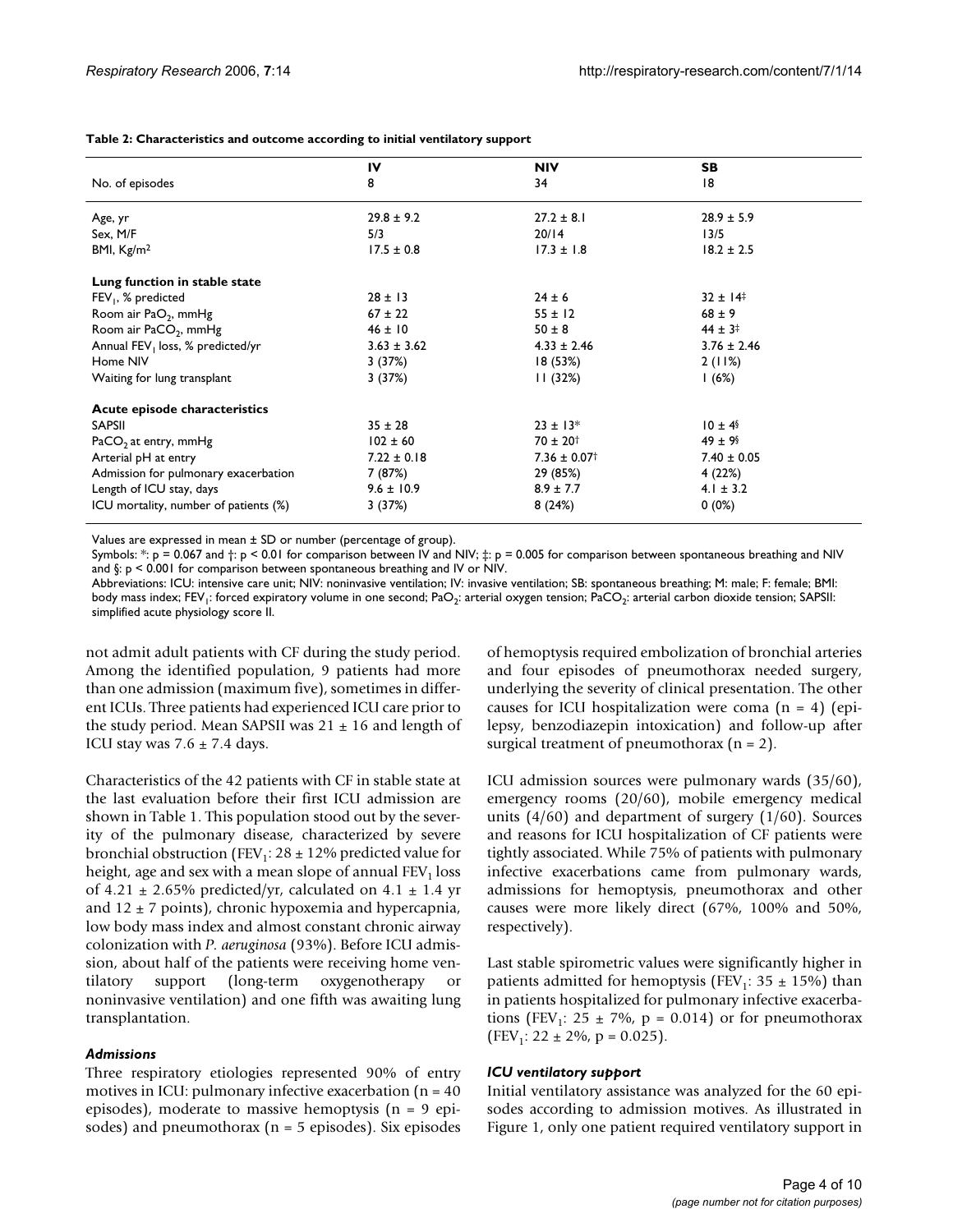|                                       | <b>Success</b>  | <b>Failure</b>  |         |
|---------------------------------------|-----------------|-----------------|---------|
| No. of episodes                       | 23              | $\mathbf{H}$    | p value |
| Age, yr                               | $26.4 \pm 6.9$  | $28.8 \pm 10.2$ | ns      |
| Sex, M/F                              | 15/8            | 5/6             | ns      |
| BMI, Kg/m <sup>2</sup>                | $17.0 \pm 1.5$  | $17.9 \pm 2.3$  | ns      |
| Lung function in stable state         |                 |                 |         |
| $FEV1$ , % predicted                  | $22 \pm 5$      | $27 \pm 8$      | 0.02    |
| Room air PaO <sub>2</sub> , mmHg      | $54 \pm 13$     | $58 \pm 11$     | ns      |
| Room air PaCO <sub>2</sub> , mmHg     | $52 \pm 8$      | $47 \pm 8$      | 0.07    |
| Annual FEV, loss, % predicted/yr      | $4.27 \pm 2.55$ | $4.44 \pm 2.39$ | ns      |
| Home NIV                              | 14(61%)         | 4 (36%)         | 0.07    |
| Waiting for lung transplant           | 8 (35%)         | 3(27%)          | ns      |
| Acute episode characteristics         |                 |                 |         |
| <b>SAPSII</b>                         | $21 \pm 9$      | $28 \pm 20$     | ns      |
| $PaO2$ at entry, mmHg                 | $60 \pm 21$     | $66 \pm 14$     | ns      |
| $PaCO2$ at entry, mmHg                | $70 \pm 19$     | $70 \pm 24$     | ns      |
| Arterial pH at entry                  | $7.37 \pm 0.06$ | $7.35 \pm 0.09$ | ns      |
| Admission for pulmonary exacerbation  | 19(83%)         | 10(91%)         | ns      |
| Length of NIV, days                   | $9.1 \pm 6.8$   | $3.8 \pm 3.9$   | 0.02    |
| Length of ICU stay, days              | $9.1 \pm 6.8$   | $8.6 \pm 9.5$   | ns      |
| ICU mortality, number of patients (%) | $0(0\%)$        | 8(73%)          | < 0.001 |

Values are expressed in mean ± SD or number (percentage of group). Successful NIV represent episodes requiring NIV use and leading to ICU discharge without endotracheal intubation; NIV failure are episodes requiring both NIV and IV use. Abbreviations: ICU: intensive care unit; NIV: noninvasive ventilation; M: male; F: female; BMI: body mass index; FEV<sub>I</sub>: forced expiratory volume in one second; PaO<sub>2</sub>: arterial oxygen tension; PaCO $_2$ : arterial carbon dioxide tension; SAPSII: simplified acute physiology score II.

the group of patients admitted for hemoptysis or pneumothorax.

Noninvasive ventilation (NIV) was the main ventilatory support, initiated at admission in 34 out of the 60 episodes for 7.4  $\pm$  6.5 days. Endotracheal intubation was undertaken before ICU admission in 3 cases, at ICU entry in 5 cases and during ICU stay (at day  $3.8 \pm 3.9$ ) in 11 cases because of NIV failure. Thus, invasive ventilation (IV) was required in 19 of the 60 episodes for  $7.3 \pm 8.8$ days.

In order to identify factors that may predict the need for and the efficacy of ventilatory support, patients' characteristics were compared according to the initial ventilatory support provided (Table 2) and success or failure of NIV (Table 3). At ICU entry, patients requiring IV had a more severe presentation reflected by higher SAPSII, lower arterial pH and higher PaCO<sub>2</sub>. No features of chronic CF lung disease were predictive for the risk of initial intubation (Table 2). Surprisingly, patients with successful NIV, defined by ICU discharge without endotracheal intubation, had a more severe basal lung function than patients with NIV failure (22  $\pm$  5 vs. 27  $\pm$  8% pred, p = 0.02 for FEV<sub>1</sub>; 52  $\pm$  8 vs. 47  $\pm$  8 mmHg, p = 0.07 for resting PaCO<sub>2</sub>) although no difference appeared in the severity of clinical presentation at ICU entry between both groups (Table 3).

Similar findings were found when the successful NIV group was compared to a group composed of both patients with initial IV and patients with NIV failure (data not shown).

#### *Outcome*

Six of the 42 patients (14%) died during their first ICU admission (Fig 2). Mortality rate was 27.5% for patients admitted for pulmonary infective exacerbation while all patients hospitalized for hemoptysis, pneumothorax, post-surgical care or coma survived. Episodes requiring IV had an ICU-mortality rate of 58%. Outcome of patients of the NIV failure group was particularly dramatic, as 8 out of 11 died (Table 3).

One-year follow-up was completed for all patients (Fig 2). Mortality rate increased to 26% at six month and 33% at one year. One-year survival rate was 58% for the subset of patients with pulmonary infective exacerbations. The patients who survived IV were still living at one year; four of them underwent lung transplantation. ICU stay led to a change in chronic management in most survivors, with the implementation of home NIV or home oxygen use in 28% and 25% of the patients, respectively; 8 patients were newly listed for lung transplantation. Among the patients awaiting lung transplantation before the first ICU hospitalization, two died and seven received a graft. The mean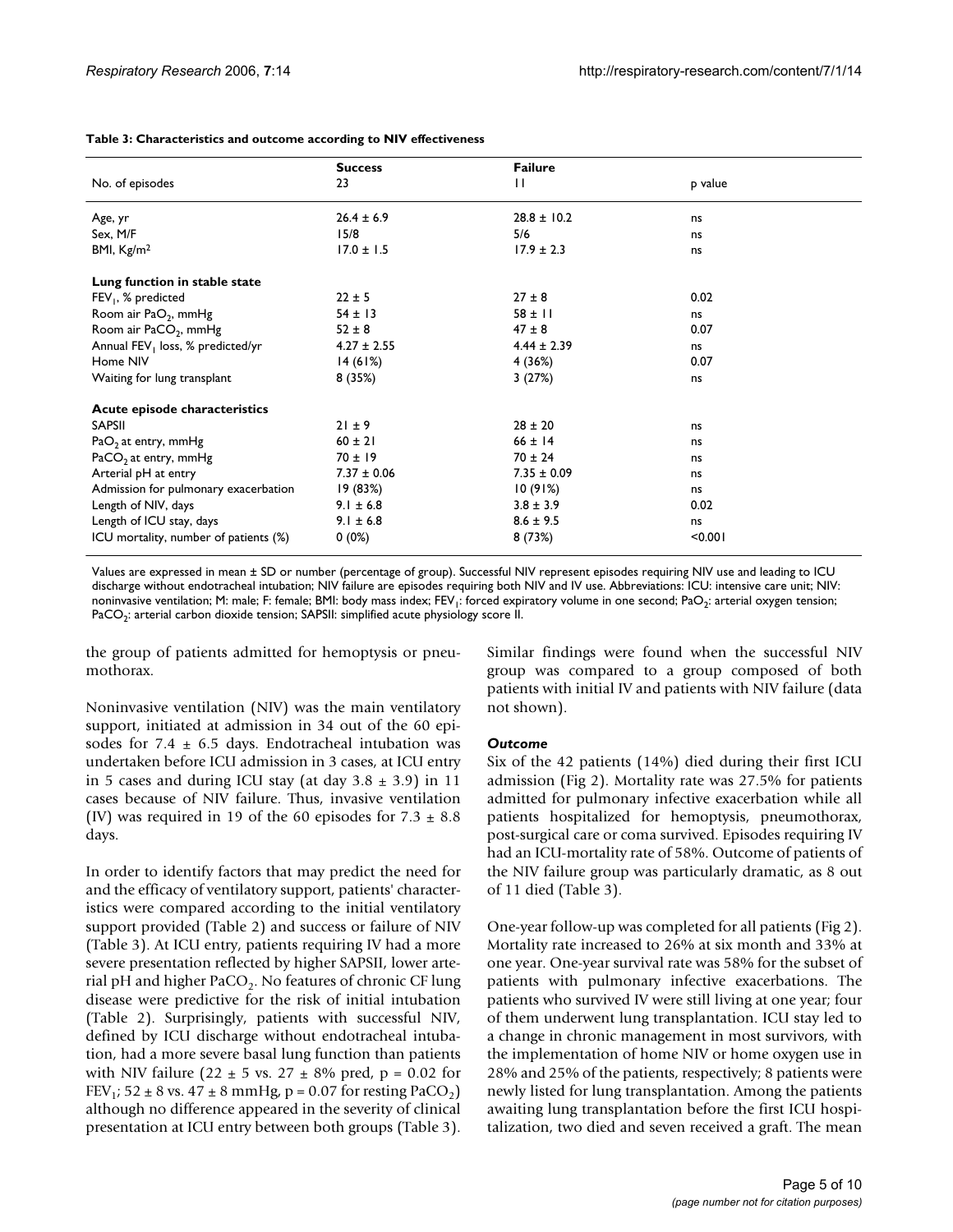| <b>Predictor</b>        | <b>Hazard Ratio</b> | [95% CI]         | p Value |  |
|-------------------------|---------------------|------------------|---------|--|
| Annual FEV, loss        | 47. ا               | $[1.18 - 1.85]$  | 0.001   |  |
| <b>SAPSII</b>           | 1.08                | $[1.03 - 1.12]$  | < 0.001 |  |
| Endotracheal intubation | 16.60               | $[4.35 - 63.34]$ | < 0.001 |  |

| Table 5: Multivariate analysis for predictors of mortality |  |
|------------------------------------------------------------|--|
|------------------------------------------------------------|--|

Values are expressed as hazard ratios, 95% confidence intervals (CI) for the hazard ratios and *p*-values. When a patient was admitted several times, episodes were analyzed as new and independent events.

Abbreviations:  $\mathsf{FEV}_1$ : forced expiratory volume in one second; SAPSII: simplified acute physiology score II.

time between ICU discharge and lung transplantation (n  $= 10$ ) was  $3.0 \pm 3.4$  months although patients were on the waiting list for  $26.5 \pm 24.9$  months before ICU hospitalization.

#### *Predictors of mortality*

The results of the univariate proportional hazards assessment of risk factors for death are exhibited in Table 4. The need for invasive ventilation was the factor associated with the highest risk of dying  $(HR = 16.8, 95\% \text{ CI } 4.93 \text{ to } 10^{-1}$ 57.38, p = 0.001). Among the factors reflecting CF disease severity, a low resting  $PaO<sub>2</sub>$  and an accelerated rate in annual  $FEV<sub>1</sub>$  loss were also associated with an increased risk of death. Age, sex, BMI, severity of *CFTR* genotype, extra-pulmonary involvements, airway chronic bacterial colonization and last stable spirometric data (Fig 3) were not predictive for outcome.

The results of the multivariate analysis are presented in Table 5. Three variables, the annual  $FEV<sub>1</sub>$  loss, SAPSII and endotracheal intubation, emerged as significant independent risk factors for death in the final model after adjusting for confounders. Results of the statistical analyses were unchanged when only the patients with pulmonary infectious exacerbations were considered.

## **Discussion**

Decision to admit adult patients with CF in ICU is still controversial, mostly because of futility reasons. In this multicenter study, we analyzed 60 ICU hospitalizations of 42 adult patients with CF admitted between 2000 and 2003. We have shown that NIV was the main ventilatory support, used in 57% of episodes and 73% of pulmonary infective exacerbations. Despite the pre-existing severe CF lung disease, both ICU and one-year mortality rates were relatively low (14% and 33%, respectively). Severity of acute respiratory failure (reflected by SAPSII and the need for endotracheal intubation) and rapid progression of CF lung disease (illustrated by the yearly decline in percent predicted  $\text{FEV}_1$ ) were strong independent predictors of mortality.

The increased survival age of patients with CF predicts a shift in patients with life-threatening complications from pediatric ICU to adult ICU [3]. However, effectiveness of ICU admission is still questioned for adult CF patients with advanced lung disease. Since the first report from Davis et al. [5], ICU survival of patients with CF has greatly improved. In the North Carolina hospital series, the retrospective analysis of 106 adult CF patient admissions between 1990 and 1998 (after excluding 30 episodes for antibiotic desensitization) showed that 70% of patients were discharged alive from ICU [6]. A recent study conducted between 1997 and 2001 confirmed these results in a cohort of 23 adult patients with CF (ICU survival rate of 74%) [12]. In the current multicenter report, although patients were older (28 yr old) and harbored more severe lung function than the patients of previous studies, 82% of ICU admissions conducted to ICU discharge. This result is similar to the 17% ICU mortality rate reported in a general ICU population (100,544 patients) hospitalized in the same area in the 90's [13].

This drop in mortality rate may partially result from the significant increase in NIV use in the ICU management of CF patients, despite the absence of evidence-based guidelines. Indeed, this important change in ICU daily practice was essentially based on randomized trials that demonstrated significant reduction in complication and mortality rates for patients with COPD exacerbation [8,14].



# Figure 2

**ICU, six-month and one-year outcome following the first ICU admission**. When a patient was admitted several times, the first hospitalization was used as index hospitalization. Outcome is expressed both in number of patients and percentage of the total population.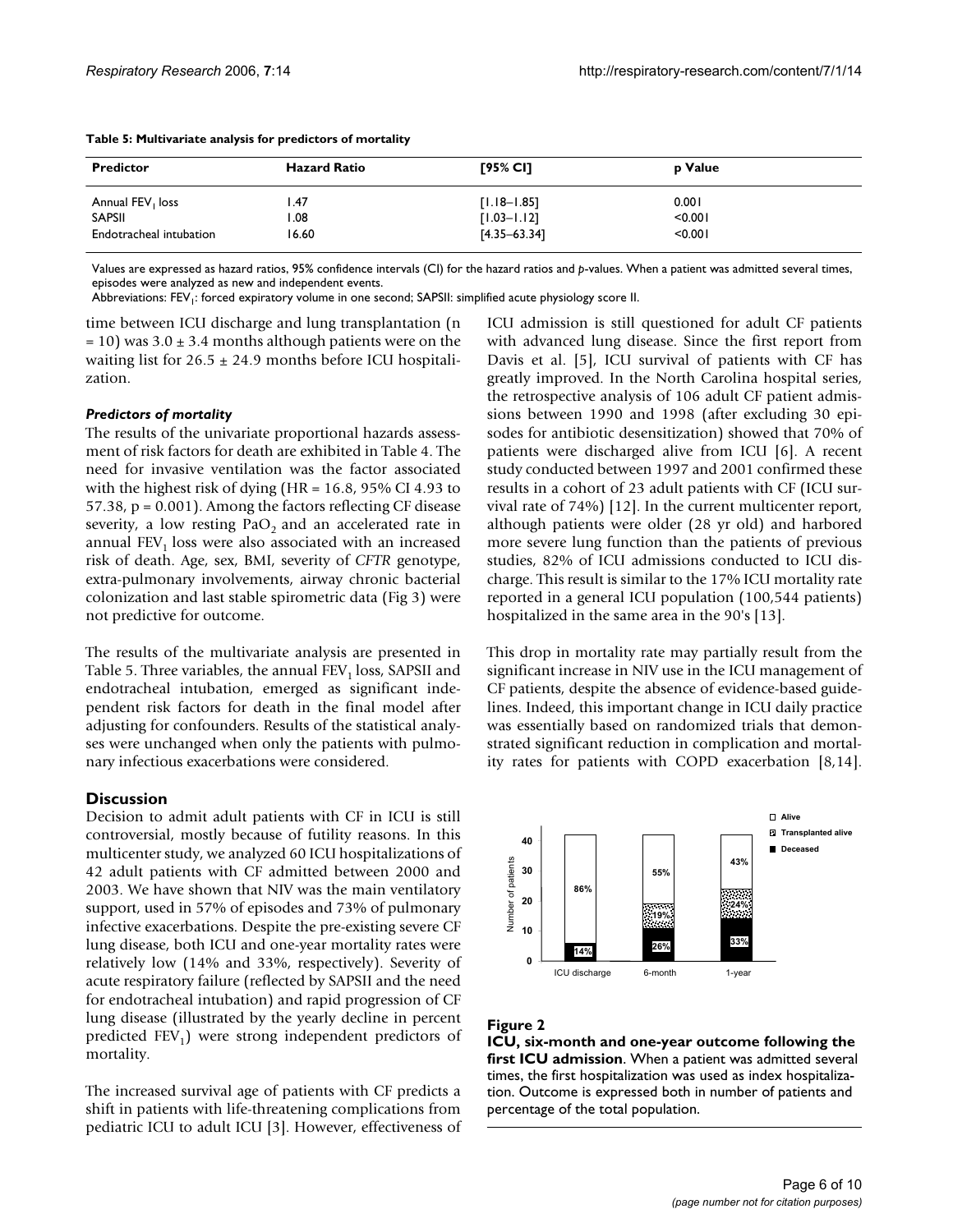|                                                           | Hazard Ratio | [95% CI]          | p value |
|-----------------------------------------------------------|--------------|-------------------|---------|
| Factors related to severity of CF disease in stable state |              |                   |         |
| Age                                                       | 1.02         | $[0.91 - 1.14]$   | 0.701   |
| Sex                                                       | 1.39         | $[0.69 - 2.77]$   | 0.347   |
| <b>BMI</b>                                                | 0.95         | $[0.80 - 1.13]$   | 0.614   |
| <b>Diabetes</b>                                           | 0.79         | $[0.34 - 1.85]$   | 0.595   |
| Severity of CFTR genotype                                 | 0.84         | $[0.29 - 2.42]$   | 0.750   |
| P. aeruginosa colonization                                | 1.49         | $[0.40 - 5.55]$   | 0.544   |
| B. cepacia complex colonization                           | 1.95         | $[0.77 - 4.89]$   | 0.153   |
| $FEV1$ , % predicted                                      | 0.97         | $[0.93 - 1.02]$   | 0.289   |
| Room air PaO <sub>2</sub>                                 | 0.96         | $[0.93 - 0.99]$   | 0.041   |
| Room air PaCO <sub>2</sub>                                | 1.01         | $[0.95 - 1.07]$   | 0.646   |
| Annual FEV, loss, % predicted/yr                          | 1.25         | $[1.04 - 1.52]$   | 0.019   |
| Long-term oxygenotherapy                                  | 1.66         | $[0.53 - 5.17]$   | 0.375   |
| Home NIV                                                  | 1.19         | $[0.30 - 4.64]$   | 0.794   |
| Factors related to ICU hospitalization                    |              |                   |         |
| <b>SAPSII</b>                                             | 1.05         | $[1.02 - 1.08]$   | 0.001   |
| $PaO2$ at entry                                           | 1.004        | $[0.999 - 1.009]$ | 0.065   |
| $PaCO2$ at entry                                          | 1.01         | $[1.01 - 1.02]$   | 0.001   |
| Initial noninvasive ventilation                           | 12.78        | $[1.63 - 100.25]$ | 0.015   |
| Initial intubation                                        | 14.57        | $[1.42 - 149.22]$ | 0.024   |
| Intubation during stay                                    | 16.82        | $[4.93 - 57.38]$  | 0.001   |

#### **Table 4: Univariate analysis of factors associated with mortality**

Values are expressed as hazard ratios and 95% confidence intervals (CI) for the hazard ratios. When a patient was admitted several times, episodes were analyzed as new and independent events.

Abbreviations: CF: cystic fibrosis; ICU: intensive care unit; BMI: body mass index; CFTR: cystic fibrosis transmembrane conductance regulator;  $\mathsf{FEV}_1$ : forced expiratory volume in one second; PaO $_2$ : arterial oxygen tension; PaCO $_2$ : arterial carbon dioxide tension; NIV: noninvasive ventilation; SAPSII: simplified acute physiology score II.

Recent evaluation of routine NIV implementation for these COPD patients in ICU showed an increased use from 30% in 1995 to almost 90% in 1999 and a drastic concomitant decrease in in-hospital mortality (from 24% in 1994 to 11% in 2002) [9]. The current study confirms that this new ICU practice also affects respiratory care of adult CF population. Hence, NIV was used in less than 30% of CF patients admitted in the 90's for pulmonary exacerbations and in 60% of cases in the study by Ellafi et al. conducted between 1997 and 2001 [6,7,12]. Here we show that NIV was the main ventilatory support, used in almost 75% of admissions for pulmonary infective exacerbations, and was efficient in two-thirds of the cases. Interestingly, NIV success was more frequent among patients with prior home NIV (Table 3), suggesting the importance of education and chronic respiratory management. An alternative explanation is that these patients were adapted to chronic hypercapnia, hence better suited for worsening hypercapnia than patients with pre-existing normal acid-base status.

NIV failure led to endotracheal intubation and was associated with a very poor outcome (Table 3). The current study showed an overall ICU mortality rate of 58% for

patients requiring IV, confirming that prognosis of intubated CF patients has not improved during the last thirty years. Indeed, the study conducted in the 70's and the three ICU-series performed in the 90's concerning either pediatric or adult patients reported an ICU-mortality rate of 65%, 61%, 45% and 61%, respectively, for CF patients requiring endotracheal intubation [5-7,15]. Our results of both univariate and multivariate analyses also strongly highlight the pejorative prognostic value of invasive ventilation (Tables 4 and 5). Conversely, all patients who survived despite IV requirement were still living one year after ICU discharge, half of them having been lung transplanted.

Thus, hospitalization of adult CF patients in ICU may furthermore be justified by both the possibility to adapt chronic management (like implementing home ventilatory support) and the perspective of long-term survival with lung transplantation. In the Sood's study, two thirds of the ICU survivors (20/33) underwent lung transplantation within one year [6]. In our series, 10 of the 28 longterm survivors had received lung transplant, most of them within 6 months after ICU discharge. These results may indicate that CF patients who have been hospitalized in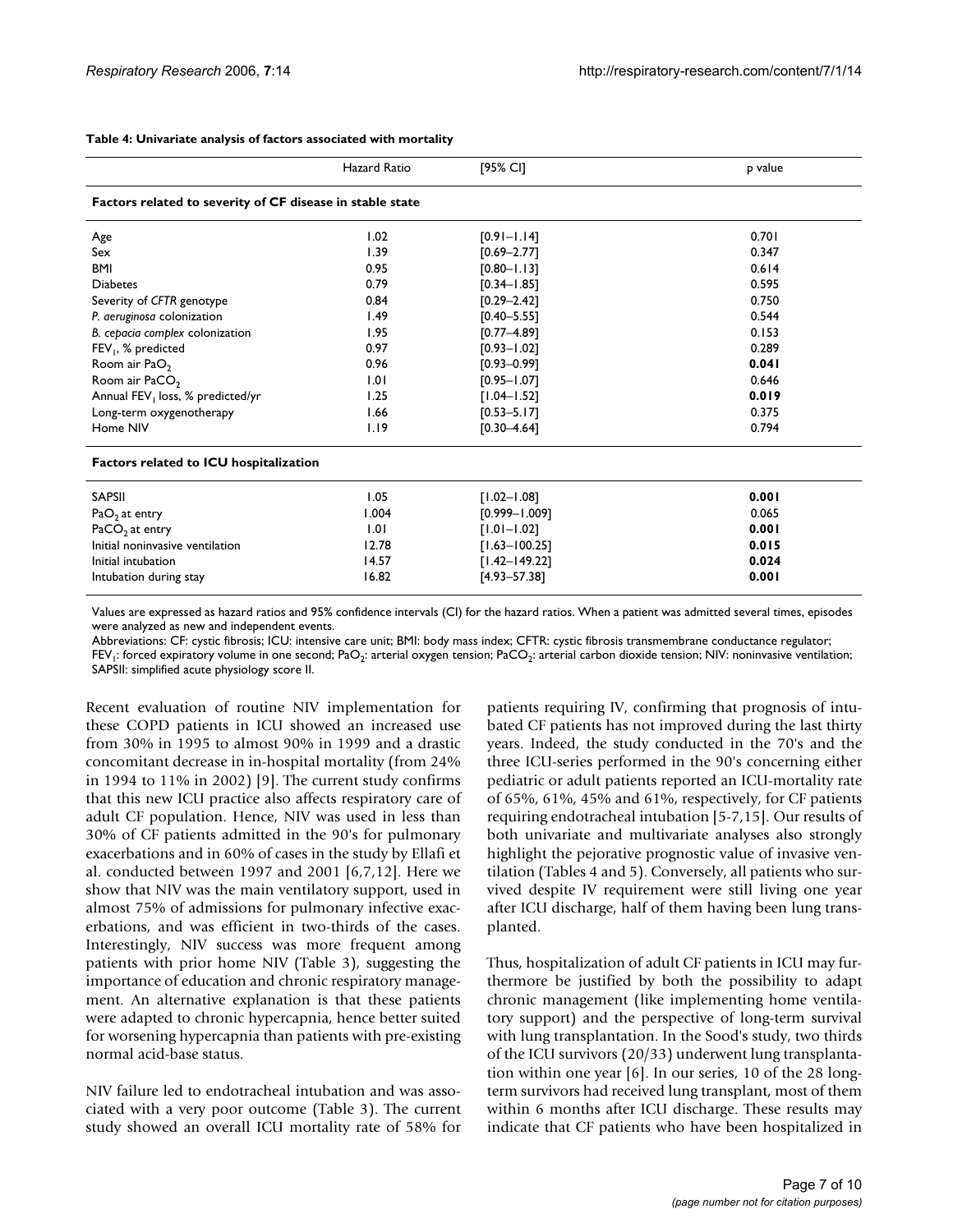





#### Lung function parameters in stable stat **Figure 3** e prior to ICU entry according to (A) reason for ICU admission and (B) ICU mortality

**Lung function parameters in stable state prior to ICU entry according to (A) reason for ICU admission and (B) ICU mortality**. Boxes are interquartile ranges. Bars show range from 10th to 90th percentiles. When a patient was admitted several times, episodes were considered as new and independent events. Other causes were coma (epilepsy, n = 2, and benzodiazepin intoxication, n = 2) and follow-up after surgical treatment of pneumothorax (n = 2). Abbreviations: FEV<sub>I</sub>: forced expir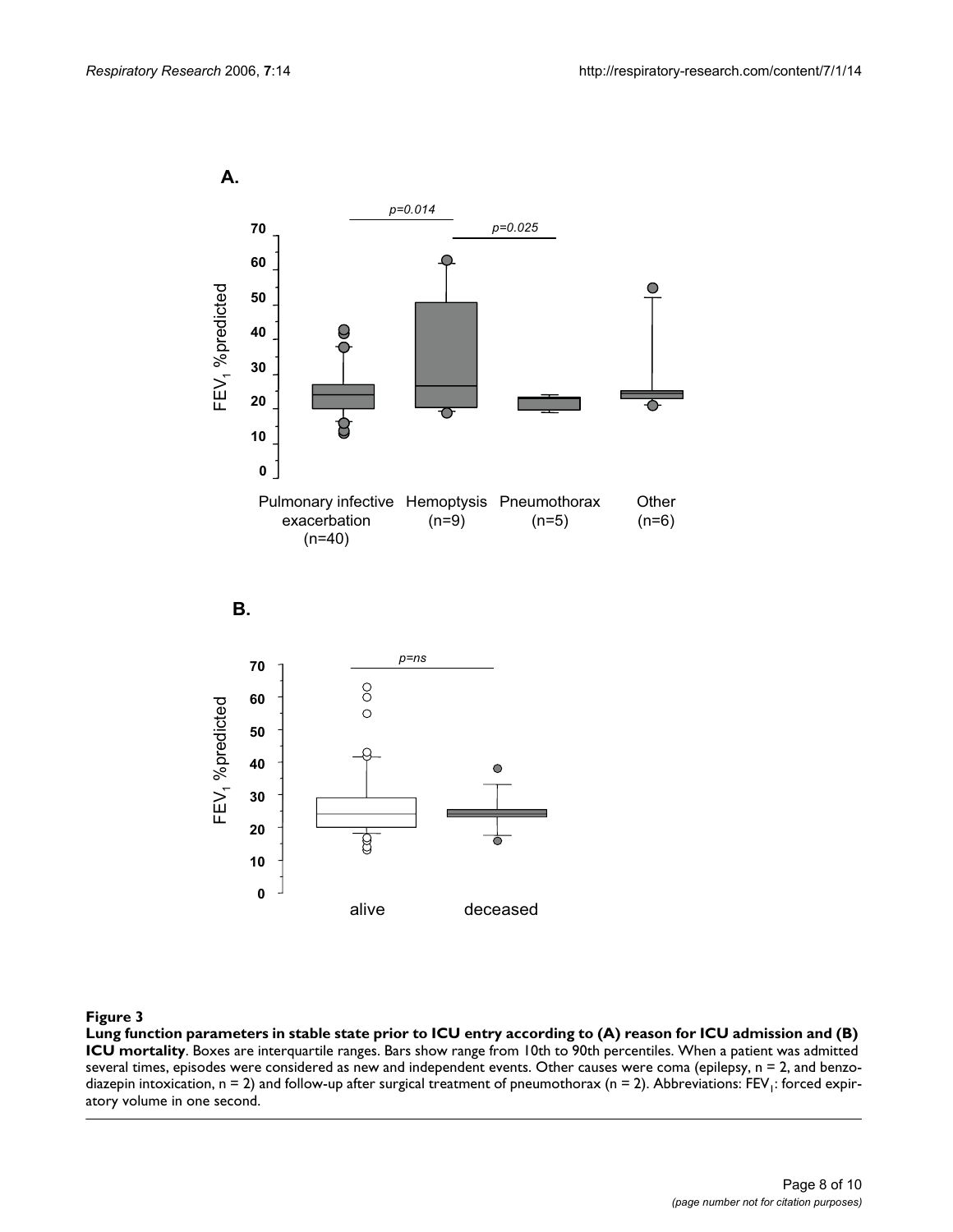ICU are still good candidates for lung transplants. Furthermore, as previously shown [16], we found that acute episodes requiring IV did not adversely affect the one-year survival benefit after lung transplantation (data not shown).

Severity of CF disease is usually related to several parameters such as *CFTR* genotype, lung function tests, airway bacterial colonization, gender and age [17-20]. Surprisingly, none of these recognized prognostic factors were associated with ICU outcome. Contrasting with previous findings [12,21], no association between *B. cepacia complex* colonization and ICU or long-term survival was found, probably because of the small number of patients infected with this bacteria. Similarly,  $FEV<sub>1</sub>$  value below 30% pred, which serves to consider lung transplantation referral in American and European guidelines [22,23], was not linked to ICU mortality. Only accelerated rate of annual  $FEV<sub>1</sub>$  loss discriminated patients with a higher risk of death although no cut-off value could be determined. Among CF patients, this dynamic variable has been already associated with higher risk of death in a subgroup of patients with severe lung disease (FEV<sub>1</sub> below 30%) pred) [24] but not in a general population heterogeneous for lung function (mean  $FEV<sub>1</sub> 68%$  pred) [21]. Differences of studied populations may explain this apparent discrepancy. Hence, rate of decline in lung function is variable along CF pulmonary disease course [25] and it is likely that a rapid  $FEV<sub>1</sub>$  decline may be more accurate to predict mortality in patients with end-stage lung disease. In this particular subgroup of CF patients, occurrence of an acute pulmonary complication might be poorly tolerated. A high-resolution computed tomography study suggested that the loss of  $FEV<sub>1</sub>$  may reflect the severity of bronchial wall thickening and atelectasis-consolidation in CF patients [26]. These features could partially explain the difficulty to reverse severe hypercapnia in some patients despite aggressive ventilatory support.

There are some limits to this study. Thus, we did not consider some important parameters, as they were not contained in medical charts such as patient wishes and quality of life after ICU stay. Because our study relied on observational data, rather than on the results of a prospective trial, the potential for patient selection bias, although small, remains. Nevertheless, patients with CF benefit from regular and standardized medical care in specialized centers that allow precise evaluation of their clinical characteristics at ICU admission and a complete reliable longterm follow-up. The absence of well-defined ICU admission criteria is another important variable to consider for study analysis. However, all ICU admissions analyzed in this study occurred in University Hospitals with Pulmonary Departments that routinely use NIV, suggesting that none of the ICU admission might have resulted from the absence of resources in the pulmonary wards. Analysis of ICU admission sources sustains this statement, as 75% of patients with pulmonary infective exacerbations came from pulmonary wards of the same hospitals. Moreover, comparison of patient characteristics between the 6 ICUs showed no differences in terms of chronic and acute severity of patients (data not shown). A recent French study has shown that CF patients with pulmonary exacerbations admitted in ICU were significantly more severe than those treated in the pulmonary ward of the same hospital [12], underlying that request for ICU admission is mainly triggered by clinical instability, the need for close monitoring or the probability for endotracheal intubation.

# **Conclusion**

Overall mortality of adult CF patients hospitalized in ICU continues to decrease in recent years, despite admission of older patients with advanced lung disease. Decision to admit these patients in ICU should be considered as surviving to ICU discharge did not compromise opportunity for lung transplantation. Endotracheal intubation was associated with high mortality rate and the use of NIV should be strongly recommended. Parameters used to assess severity of chronic pulmonary disease are poor predictors for ICU outcome and future studies focusing on more relevant markers of CF phenotype are needed to define appropriate ICU admission criteria.

# **Abbreviations**

BMI: Body Mass Index

CF: Cystic Fibrosis

CFTR: Cystic Fibrosis Transmembrane conductance Regulator

CI: Confidence Intervals

IV: Invasive Ventilation

COPD: Chronic Obstructive Pulmonary Disease

- FEV<sub>1</sub>: Forced Expiratory Volume in One second
- FVC: Forced Vital Capacity
- HR: Hazard Ratio
- ICU: Intensive Care Unit
- NIV: Noninvasive Ventilation
- PaCO<sub>2</sub>: Arterial carbon dioxide tension
- PaO<sub>2</sub>: Arterial oxygen tension